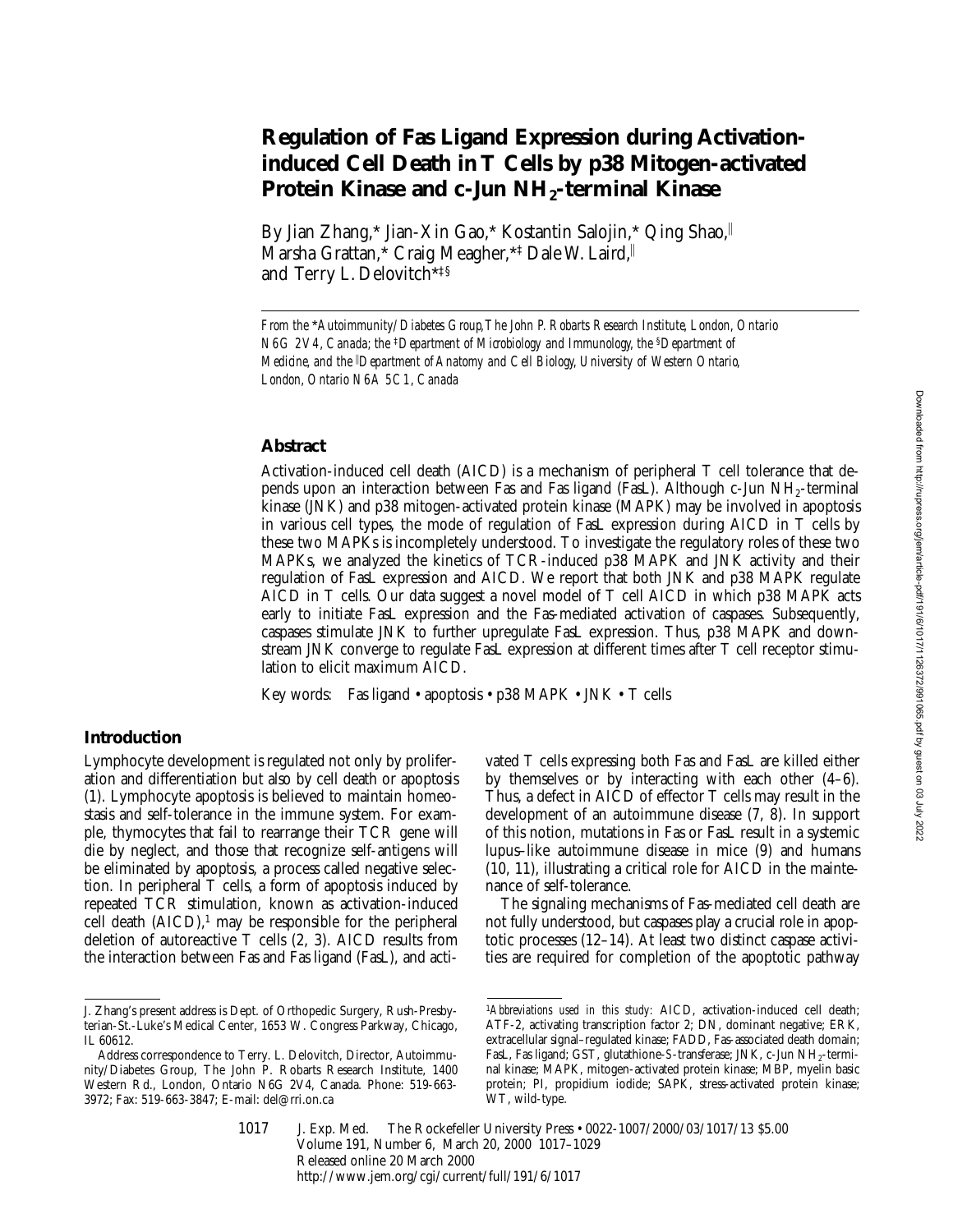(15–21). One preferentially cleaves a YVAD tetrapeptide substrate, whereas the other preferentially cleaves a DEVD tetrapeptide substrate (22). In the simplest scheme, binding of FasL to Fas induces trimerization of the Fas receptor, and Fas-associated death domain (FADD) binds to the trimerized Fas cytoplasmic region through the interaction of the respective death domains. Procaspase-8 is then recruited to FADD through binding of the death effector domains. This is a death-inducing signaling complex in which the aggregated procaspase-8 transactivates (23). The active caspase-8 then acts to cleave and activate the downstream caspases that culminate in apoptosis (1, 24, 25). However, the mechanism by which the apoptotic process is executed is unclear.

Signal transduction by mitogen-activated protein kinases (MAPKs) plays a key role in a variety of cellular responses, including proliferation, differentiation, and cell death (26, 27). Recently, two subfamily members of the MAPK superfamily, c-Jun  $NH<sub>2</sub>$ -terminal kinase (JNK) and p38 MAPK, have been implicated in several types of apoptosis (28–33). The role of JNK in apoptosis has been debated for several reasons (34–38). First, thymocytes from stress-activated protein kinase/extracellular signal–regulated kinase (an upstream activator of JNK) deficient mice are more susceptible to anti-CD3–induced apoptosis (37). Second, JNK and activator protein (AP)-1 do not mediate Fas-induced apoptosis in human Jurkat T cells (34). Third, activation of JNK by TNF occurs independent of TNF-induced apoptosis (38). Thus, the activation of JNK that ensues upon anti-Fas stimulation may occur subsequent to the activation of the caspase cascade, and a JNK cascade may be redundant or arise secondary to cellular damage associated with apoptosis (1, 35, 39–41).

Recent evidence indicates that JNK may commit T cells to stress-induced apoptosis through FasL expression (42, 43). Most importantly, AICD in T cells is significantly impaired in JNK-1– and JNK-2–deficient mice (44, 45), suggesting that JNK is actively involved in the regulation of AICD in primary T cells. However, the mechanism by which JNK regulates T cell AICD remains to be elucidated. Studies using Jurkat T cells suggest that Fas-dependent activation of p38 MAPK requires caspase-1–like family members in Jurkat T cells (46) and that MAP kinase kinase (MKK)3 or MKK6b but not p38 MAPK is involved in anti-Fas–induced apoptosis (46, 47). Note that because Jurkat T cells constitutively express a high level of Fas, the mechanism of cell death induced by anti-Fas stimulation of these T cells may differ from that induced by FasL ligation. Notwithstanding, we found in pilot studies that other T cells that express low levels of Fas and FasL, including DO11.10 T hybridoma cells and primary naive splenic T cells, are relatively resistant to anti-Fas–induced T cell death. Moreover, we also showed that Jurkat T cells and primary T cells differ in their requirements for MAPK activation, and that p38 MAPK is a critical molecule involved in T cell activation in primary T cells (27). Inasmuch as the upregulation of FasL expression in primary T cells requires activation signals through the TCR (48, 49), it is possible

that p38 MAPK plays an important role in the regulation of FasL expression. Thus, the regulation of FasL expression during AICD by p38 MAPK and JNK is not well understood and merits further investigation.

In this study, we investigated the role of p38 MAPK and JNK in the control of FasL expression during TCRinduced AICD. We demonstrate that p38 MAPK plays a key role in the initiation of FasL expression and the Fas-mediated activation of caspases and JNK. Caspase inhibitors do not block the activation of p38 MAPK during AICD, and JNK activation requires caspase activity. Moreover, inhibition of p38 MAPK activity by SB203580 blocks the activation of caspases. Our observations suggest that (a) p38 MAPK is an upstream regulator of caspases and (b) JNK functions downstream of the caspases. Interestingly, FasL expression is downregulated by caspase inhibitors and a dominant negative (DN) JNK. These data favor a model of T cell AICD in which p38 MAPK and downstream JNK converge to regulate FasL expression at different times after TCR stimulation to elicit maximum T cell AICD.

## **Materials and Methods**

*Mice.* C57BL/6J (B6) mice were obtained from Taconic Farms Inc., and B6Smn.C3H-FasLgld (gld) mice were purchased from The Jackson Laboratory. The mice were bred in the Animal Care Facility at the University of Western Ontario (London, ON, Canada). All mice used in these experiments were 6–8 wk old.

*Reagents and Cell Culture.* The following reagents were purchased from Santa Cruz Biotechnology: rabbit polyclonal antibodies against mouse extracellular signal–regulated kinase (ERK)1, p38 MAPK, caspase-1 (M20), glutathione–agarose, glutathione-*S*-transferase (GST)–c-Jun (1-79), and GST–ATF-2 (activating transcription factor 2; 1-505). YVAD–chloromethyl ketone, DEVD–fluoromethyl ketone (FMK), and zVAD–FMK were purchased from Cedarlane Labs. The 145-2C11 anti-CD3 and 37.51 anti-CD28 mAbs were purified by protein G affinity chromatography (Santa Cruz Biotechnology) of the supernatants of the B cell hybridomas supplied by Dr. J. Bluestone (University of Chicago, Chicago, IL) and Dr. J. Allison (University of California, Berkeley, CA), respectively. An anti-CPP32 (caspase-3) antiserum was a gift from Dr. R.-P. Sékaly (University of Montreal, Montreal, PQ, Canada). The p38 MAPK inhibitor 203580 and its inactive form, SKF106978, were provided by Dr. P. Young (SmithKline Beecham Pharmaceuticals, King of Prussia, PA). Recombinant human IL-2 (rIL-2) and myelin basic protein (MBP) were purchased from Sigma Chemical Co. Ac-YVAD–AMC (7-amino-4-methylcoumarin) and Ac-DEVD–AFC (7-amino-4-trifluoromethylcoumarin) were purchased from PharMingen. A Fas-Fc chimeric protein was obtained from Dr. D. Green (La Jolla Institute for Allergy and Immunology, San Diego, CA). The DO11.10 T cell hybridoma was obtained from Dr. B. Singh (University of Western Ontario, London, ON, Canada) and grown in RPMI 1640 medium supplemented with 10% heat-inactivated FCS, 10 mM Hepes, 0.1 mg/ml streptomycin, 100 U/ml penicillin, 0.05 mM 2-ME, and 2 mM glutamine (all purchased from GIBCO BRL). rIL-2 was purchased from Sigma Chemical Co.

*Plasmids.* The DN p38 mutant (p38 [M],  $K^{57}$  to M) in pcDNA3 was supplied by Dr. J. Han (Scripps Research Institute,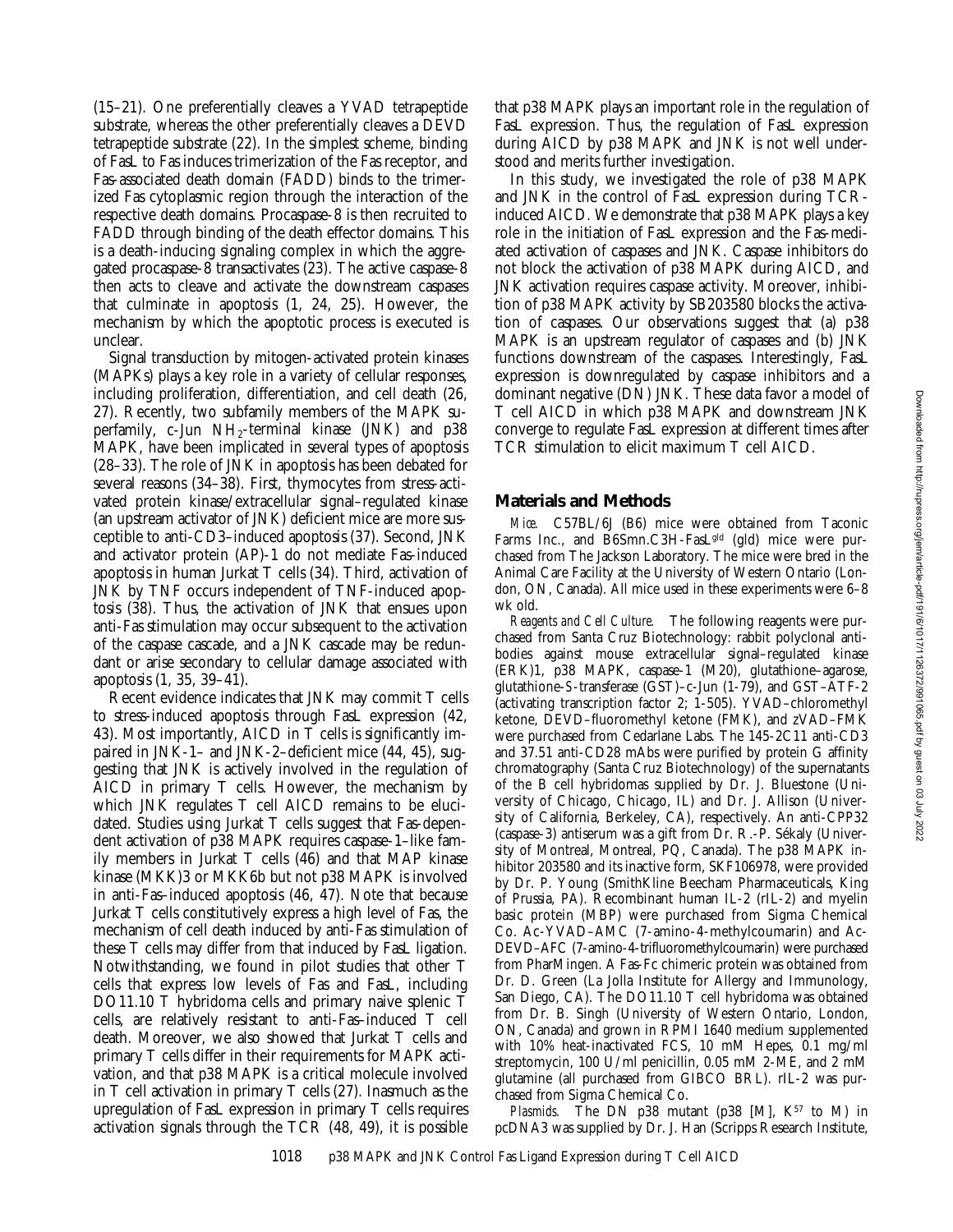La Jolla, CA). The wild-type (WT) stress-activated protein kinase (SAPK) $\alpha$  and DN SAPK $\alpha$  constructs were gifts from Dr. E. Nishida (Kyoto University, Kyoto, Japan). The DN JNK  $(SAPK<sub>\alpha</sub>–VPF)$  was constructed by replacement of the phosphorylation sites threonine and tyrosine with valine and phenylalanine, respectively. The WT or DN SAPK $\alpha$  coding region was inserted into the pSR $\alpha$ -HA1 vector as described (50). Hereafter, we will refer to the WT SAPK $\alpha$  or DN SAPK $\alpha$  constructs as WT–JNK-2 and DN–JNK-2, respectively. The human FasL promoter construct, which contains 511 bp 5' upstream of the FasL gene cloned into the luciferase reporter construct pGL3, was a gift from Dr. J. Ashwell (National Cancer Institute, National Institutes of Health, Bethesda, MD). This 511-bp sequence contains the major regulatory element(s) for the FasL gene (51).

*T Cell Isolation and Activation.* Splenic T cells from naive B6 mice were isolated (purity  $\geq$ 98% as determined by FACS<sup>®</sup> analysis of  $CD3^+$  cell surface expression) on T cell enrichment columns (R & D Systems, Inc.). For in vitro activation, B6 T cells  $(2 \times 10^6$  per milliliter) were stimulated with plate-bound anti-CD3 (10  $\mu$ g/ml) and anti-CD28 (5  $\mu$ g/ml) mAbs in 24-well plates and then cultured for 48 h in complete RPMI 1640. Viable cells were recovered for restimulation.

*Induction and Analysis of AICD.* DO11.10 T hybridoma cells  $(2 \times 10^6$  per milliliter) were cultured in triplicate in 24-well plates precoated with 10  $\mu$ g/ml anti-CD3 for either 16 h or the times indicated (see Figs. 1–5). Alternatively, in vitro–activated B6 splenic T cells were either left unstimulated or were restimulated with plate-bound anti-CD3 for 16 h in the presence of rIL-2 (20 U/ml). Viability was assessed by addition of 10  $\mu$ g/ml propidium iodide (PI) and immediate analysis using a FACScan™ (Becton Dickinson). Apoptotic cells were identified as those cells that stained positive for PI. Chromosomal DNA was isolated using a DNA purification kit (QIAGEN Inc.) according to the manufacturer's instructions, and T cell AICD was monitored by DNA fragmentation visualized after analysis of the samples on a 2% agarose gel in Tris-borate–EDTA.

*In Vitro Kinase Assay.* After stimulation, cells were lysed in ice-cold lysis buffer containing 1% Triton X-100, 10 mM Tris, pH 7.5, 150 mM NaCl, 2 mM EGTA, 50 mM β-glycerophosphate, 2 mM Na<sub>3</sub>VO<sub>4</sub>, 10 mM NaF, 1 mM dithiothreitol (DTT), 1 mM PMSF, 10  $\mu$ g/ml leupeptin, and 10  $\mu$ g/ml aprotinin. Lysates were clarified by centrifugation at 12,000 rpm for 10 min at  $4^{\circ}$ C, and their protein content was determined by the Bradford assay using BSA as a standard. Kinase assays for ERK1 and p38 MAPK and solid-phase JNK assays were performed essentially as described (27). Equal loading of precipitated proteins was confirmed by probing the blots with specific antibodies, and phosphorylation of the fusion protein or MBP bands was quantitated using a Molecular Imager System and Molecular Analyst imaging software (Bio-Rad Labs.).

*Western Blotting.* Cell lysates were resolved on SDS-PAGE and transferred to nitrocellulose membranes (Hy-bond C Super; Amersham). Blots were blocked for 1 h at  $23^{\circ}$ C in PBS containing 2% BSA and 0.05% Tween-20. Membranes were incubated overnight with rabbit antisera to human CPP32 (caspase-3), caspase-1, or other rabbit-specific antibodies and were then washed three times in PBS containing 0.05% Tween-20. Caspase-1 and caspase-3 were detected using horseradish peroxidase–conjugated goat anti–rabbit IgG (Santa Cruz Biotechnology). After three washes in PBS containing 0.05% Tween-20, signals were revealed by ECL Western blotting (Amersham) and visualized by autoradiography.

*Cell Transfection.* DO11.10 T cells  $(5 \times 10^5$  per milliliter) were transfected with LipofectAMINE PLUS (GIBCO BRL) as recommended by the manufacturer. Exponentially growing cells were washed twice with PBS and resuspended in Opti-MEM (GIBCO BRL). The plasmids (5  $\mu$ g/ml) were preincubated with PLUS reagent for 15 min at  $23^{\circ}$ C, and the precomplexed plasmids were then incubated for 5 h at  $37^{\circ}$ C with a mixture of 1 mg/ml pCMV vector expressing green fluorescence protein  $(GFP)$  and 6  $\mu$ l of LipofectAMINE in 1.5 ml of Opti-MEM. Cells were washed twice with complete RPMI 1640, incubated for 36 h, and then selected in 600  $\mu$ g/ml G418 for 3 wk. Transfection efficiencies were assessed by FACScan™ analyses of GFP expression and in vitro kinase assays of enzyme activity.

*Luciferase Assay.* p38 (M) or pcDNA3 DO11.10 stable transfectants (5  $\times$  10<sup>5</sup> cells per milliliter) were transfected with 1  $\mu$ g of a FasL promoter–reporter construct. Cells were grown in complete RPMI 1640 medium for 48 h at 37°C. The cells were either left unstimulated or were stimulated with plate-bound anti-CD3 for 16 h, washed, and then lysed in luciferase buffer. Luciferase activity was monitored using a luciferase reporter gene assay kit (Roche Labs.), and luminescence was detected in a scintillation counter (Beckman Instruments). Transfection efficiency was monitored by cotransfection of a  $\beta$ -galactosidase–encoding plasmid (pUC19) and measurement of the relative  $\beta$ -galactosidase activity.

*Assay of Caspase Activity.* DO11.10 T cells  $(2 \times 10^6 \text{ per mil-}$ liliter) were treated with plate-bound anti-CD3 for 8 h, washed three times with PBS, and lysed in a buffer containing 10 mM Tris, pH 7.5, 130 mM NaCl, 1% Triton X-100, 10 mM NaPi, and 10 mM NaPPi. Cell lysates were centrifuged at 13,000 *g*, and the cleared supernatants were collected for protease assays. The lysates (50 mg) and 10 mg Ac-YVAD–AMC or Ac-DEVD–AFC were added to 1 ml protease assay buffer containing 20 mM Hepes, pH 7.5, 10% glycerol, and 10 mM DTT for the caspase-1 assay or 20 mM Pipes, pH 7.2, 100 mM NaCl, 10 mM DTT, 1 mM EDTA, 0.1% (wt/vol) Chaps, and 10% sucrose for the caspase-3 assay. The mixtures were incubated for 1 or 2 h at  $37^{\circ}$ C for the caspase-1 and caspase-3 assays, respectively. Caspase (protease) activities were determined by monitoring either the release of AMC at an excitation wavelength of 380 nm and an emission wavelength of 430–460 nm or the release of AFC at an excitation of 400 nm and an emission wavelength of 480–520 nm, using a spectrofluorometer (RF-M2004; Photon Technology International).

*FasL Expression.* DO11.10 T cells or preactivated B6 splenic T cells were restimulated as indicated (see Figs. 2 and 5), washed twice with PBS containing 1% BSA and 0.05% sodium azide, and then incubated with anti-mFasL–PE antibodies (PharMingen) for 45 min at  $4^{\circ}$ C. After rinsing twice with PBS, the cells were fixed in PBS/1% paraformaldehyde and analyzed for FasL staining with a FACScan™. An isotype-matched control antibody was used to evaluate background staining.

FasL mRNA expression was detected using a semiquantitative PCR assay. Total RNA was purified from tissues by a guanidinium isothyocyanate/silica gel–based membrane RNeasy method (QIAGEN Inc.) according to the manufacturer's instructions. The resulting RNA  $(1 \mu g)$  was reversed transcribed with Superscript II (GIBCO BRL) and oligo (dT) primers (GIBCO BRL) as per the manufacturer's recommendations. PCR reaction conditions were as follows. Equivalent amounts of cDNA were added in addition to the following components: 20 mM Tris-Cl, pH 8.0, 50 mM KCl, 0.75 mM  $MgCl_2$ , 0.2 mM of each dNTP, 0.5  $\mu$ M of each primer (sense primer, 5'-CAGCTCTTCCACCTG-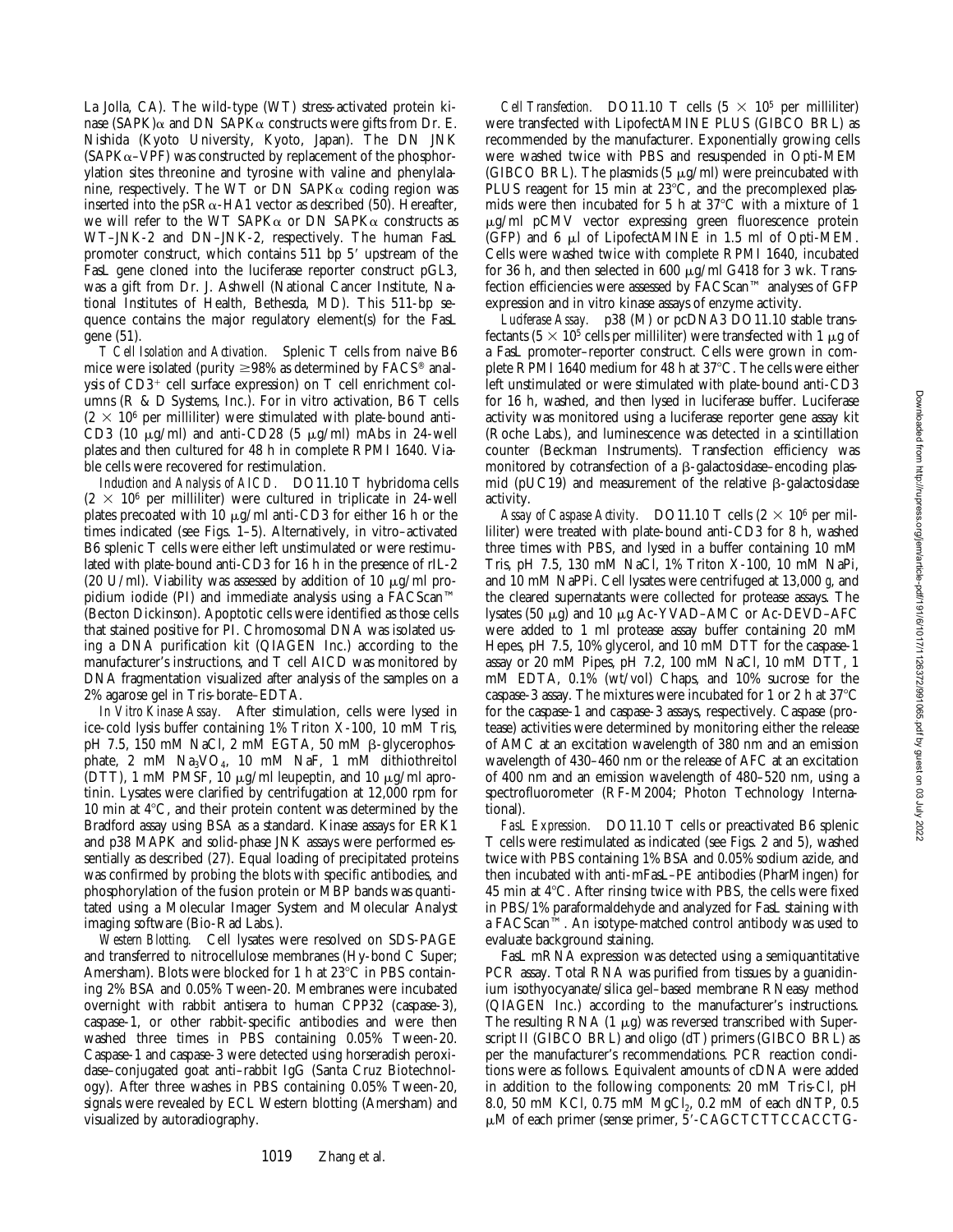CAGAAGG-3'; antisense primer, 5'-AGATTCCTCAAAAT-TGATCAGAGAGAG-3'), and 2.5 U of Taq DNA polymerase (GIBCO BRL). Templates were denatured at  $95^{\circ}$ C for 3 min, primer annealing was carried out at  $54^{\circ}$ C for 1 min, and extension was performed at  $72^{\circ}$ C for 1 min. The cycle was repeated 34 times, followed by a final extension at  $72^{\circ}$ C for 7 min. The number of amplification cycles chosen for each reaction were determined to be within the linear range of the assay. To verify that equivalent amounts of RNA were added to each FasL PCR reaction, amplification of GAPDH housekeeping gene was performed. Standardization of cDNA was determined by PCR amplification of GAPDH (sense primer, 5'-CCATGGAGAAGGCTGGGG-3'; antisense primer, 5'-CAAAGTTGTCATGGATGACC-3') in each sample. Amplification conditions were as follows:  $95^{\circ}$ C for 2 min,  $94^{\circ}$ C for 40 s,  $62^{\circ}$ C for 40 s, and  $72^{\circ}$ C for 1 min, repeated for 25 cycles. PCR amplification products were separated on 1.5% agarose Tris-borate–EDTA gels and stained with ethidium bromide, and product band intensities were quantified by Gel Doc (Bio-Rad Labs.).

### **Results**

*p38 MAPK Is Required for AICD in T Cells.* To determine whether p38 MAPK mediates TCR stimulation– induced AICD in T cells, we analyzed the effect of the p38 MAPK–specific inhibitor SB203580, a pyridinyl imidazole compound (52), on AICD in murine DO11.10 T hybridoma cells. Several caspase inhibitors, i.e., YVAD for caspase-1, DEVD for caspase-3, and zVAD for pancaspases, were used as positive controls. T cell AICD as assayed by PI staining was optimally inhibited by YVAD and DEVD at a concentration of 50  $\mu$ M (Fig. 1 A, left panel). A higher dose (100  $\mu$ M) of YVAD and DEVD proved toxic to the T cells, as this concentration of inhibitors did not block AICD. The pan-caspase inhibitor zVAD inhibited AICD more effectively than either YVAD or DEVD, suggesting that many caspases are involved in AICD. Interestingly, although 10  $\mu$ M SB203580 did not inhibit AICD, increasing the concentration of SB203580 to 40  $\mu$ M did inhibit AICD efficiently. Consistent with this observation, DNA fragmentation induced by TCR ligation in DO11.10 T cells was blocked not only by caspase inhibitors but also by SB203580 (Fig. 1 A, right panel). To test whether this is also the case in primary T cells, B6 splenic T cells were preactivated with plate-bound anti-CD3 and anti-CD28 mAbs for 48 h and then restimulated with plate-bound anti-CD3 for 16 h in the presence of SB203580 or caspase inhibitors. About 20% of B6 T cells displayed spontaneous apoptosis in the absence of any stimulation or inhibitors, and TCR-induced AICD in B6 T cells was significantly inhibited by both SB203580 and the caspase inhibitors (Fig.



**Figure 1.** p38 MAPK is required for T cell AICD. (A) DO11.10 T hybridoma cells were pretreated with different concentrations of SB203580 or caspase inhibitors YVAD, DEVD, and zVAD and then stimulated with plate-bound anti-CD3 mAb (10  $\mu$ g/ml) for 16 h. The number of dead cells was quantitated by PI staining, and the results are expressed as percent apoptotic cells (left panel). Data are shown as mean values  $\pm$  SEM and are from one of two independent experiments. DO11.10 T hybridoma cells were pretreated and then stimulated as in A. Chromosomal DNA was extracted and analyzed on a 2% agarose gel to detect DNA fragmentation (right panel). (B) Purified splenic T cells from B6 mice were activated with plate-bound anti-CD3 and anti-CD28 mAbs for 48 h. Activated T cells were then restimulated in wells coated with anti-CD3 for 16 h in the presence of either the caspase inhibitors YVAD, DEVD, or zVAD or the p38 MAPK inhibitor SB203580. rIL-2 (20 U/ml) was added to unstimulated and restimulated cells. The percent apoptotic cells was determined by PI staining (left panel). Data are shown as mean values  $\pm$  SEM and are from one of three independent and reproducible experiments. DNA fragmentation (right panel) was detected as in A. Data shown are from one of three independent and reproducible experiments.

1020 p38 MAPK and JNK Control Fas Ligand Expression during T Cell AICD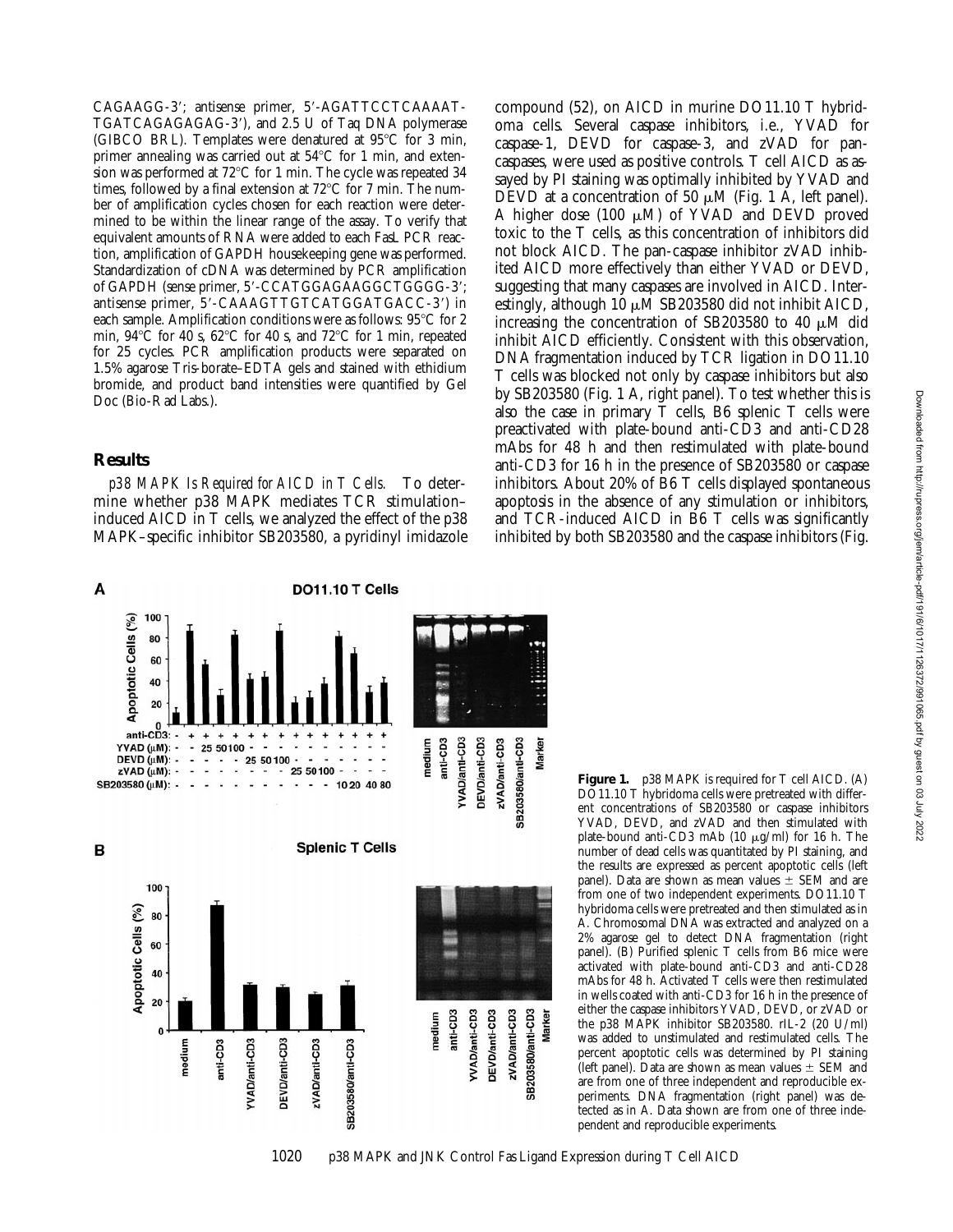1 B). These data imply a role for p38 MAPK in T cell AICD.

To further investigate how p38 MAPK mediates T cell AICD as well as the relationship between p38 MAPK, caspases, and JNK in this process, the kinetics of induction of AICD and activation of p38 MAPK and JNK induced by TCR stimulation were analyzed in the presence or absence of caspase inhibitors. Whereas only  $\sim$  20–30% apoptosis was evident at 2 h after stimulation, this level increased to 70–80% apoptosis by 8 h and to 90% apoptosis by 16 h (Fig. 2 A, top panel). All three caspase inhibitors suppressed apoptosis, but again zVAD was the most effective inhibitor. Most interestingly, JNK activation was detectable by 2 h (1.5-fold increase) but was maximal at 8 and 16 h (about a sixfold increase) after stimulation (Fig. 2 A, bottom panel). The kinetics of JNK activation corre-

lated closely with the kinetics of anti-CD3–induced apoptosis of DO11.10 T cells. Activation of JNK during T cell AICD was inhibited by the three caspase inhibitors, indicating that the activities of many caspases are required to activate JNK. In contrast, the peak of p38 MAPK activation (seven- to eightfold increase) occurred at 2 h after stimulation, i.e.,  $\sim$ 6 h before maximal JNK activation. The activity of p38 MAPK returned to a basal level by 8–16 h (Fig. 2 A, bottom panel). Note that p38 MAPK activation was not inhibited by any of the caspase inhibitors used. Interestingly, although the caspase inhibitors did not reduce p38 MAPK activity in the stimulated B6 T cells, JNK activity was diminished appreciably (two- to fourfold) after treatment with each of these inhibitors (Fig. 2 B).

Next, we further analyzed the role of caspases in JNK



1021 Zhang et al.

**Figure 2.** p38 MAPK and JNK are activated during AICD in DO11.10 T hybridoma cells and primary splenic T cells. (A) DO11.10 T cells were pretreated with the caspase inhibitors YVAD, DEVD, or zVAD and were then cultured in anti-CD3 (10  $\mu$ g/ml)-coated plates for varying times. The percent of apoptotic cells was determined by PI staining as in Fig. 1. p38 MAPK was immunoprecipitated with an antip38 MAPK, and p38 MAPK activity in immunoprecipitates was measured using GST–ATF-2 as substrate. JNK activity was measured using a solid-phase JNK assay. Cell lysates were reacted for 4 h at  $4^{\circ}$ C with GST–c-Jun precoupled to glutathione–agarose beads, followed by an in vitro kinase reaction. Data are shown as mean values  $\pm$  SEM and are from one of two independent and reproducible experiments. The relative activities of the p38 MAPK and JNK were quantitated by densitometric scanning and are shown below the respective gel lanes. (B) Splenic T cells from B6 mice were activated with plate-bound anti-CD3 and anti-CD28 mAbs for 48 h. Activated T cells were then restimulated in wells coated with anti-CD3 for 16 h in the presence of the caspase inhibitors YVAD, DEVD, or zVAD. For in vitro kinase assays of p38 MAPK and JNK, activated T cells were restimulated with plated-bound anti-CD3 for 2 h and 8 h, respectively, and the relative activities of p38 MAPK and JNK were assayed and quantitated as in A. (C) Splenic T cells from gld mice (left panel) were activated with plate-bound anti-CD3 and anti-CD28 mAbs for 48 h. Activated T cells were then restimulated in wells coated with anti-CD3 for 2 and 8 h. JNK and p38 MAPK activities were assayed as in A. Cell lysates were immunoblotted with anti–caspase-1 (Casp1) or anti-CPP32 (Casp3), respectively (left panel). Alternatively, B6 splenic T cells (right panel) were activated as in  $\overline{B}$ , and activated  $\overline{T}$  cells were then treated with plate-bound anti-Fas  $(5 \mu g/ml)$  for 8 h in the presence or absence of zVAD (50  $\mu$ /M). Activities of JNK and p38 MAPK and cleavage of caspase-1 and -3 were assayed as above. A and B, p29, line 4–5: in the presence of the caspase inhibitors YVAD, DEVD, and zVAD.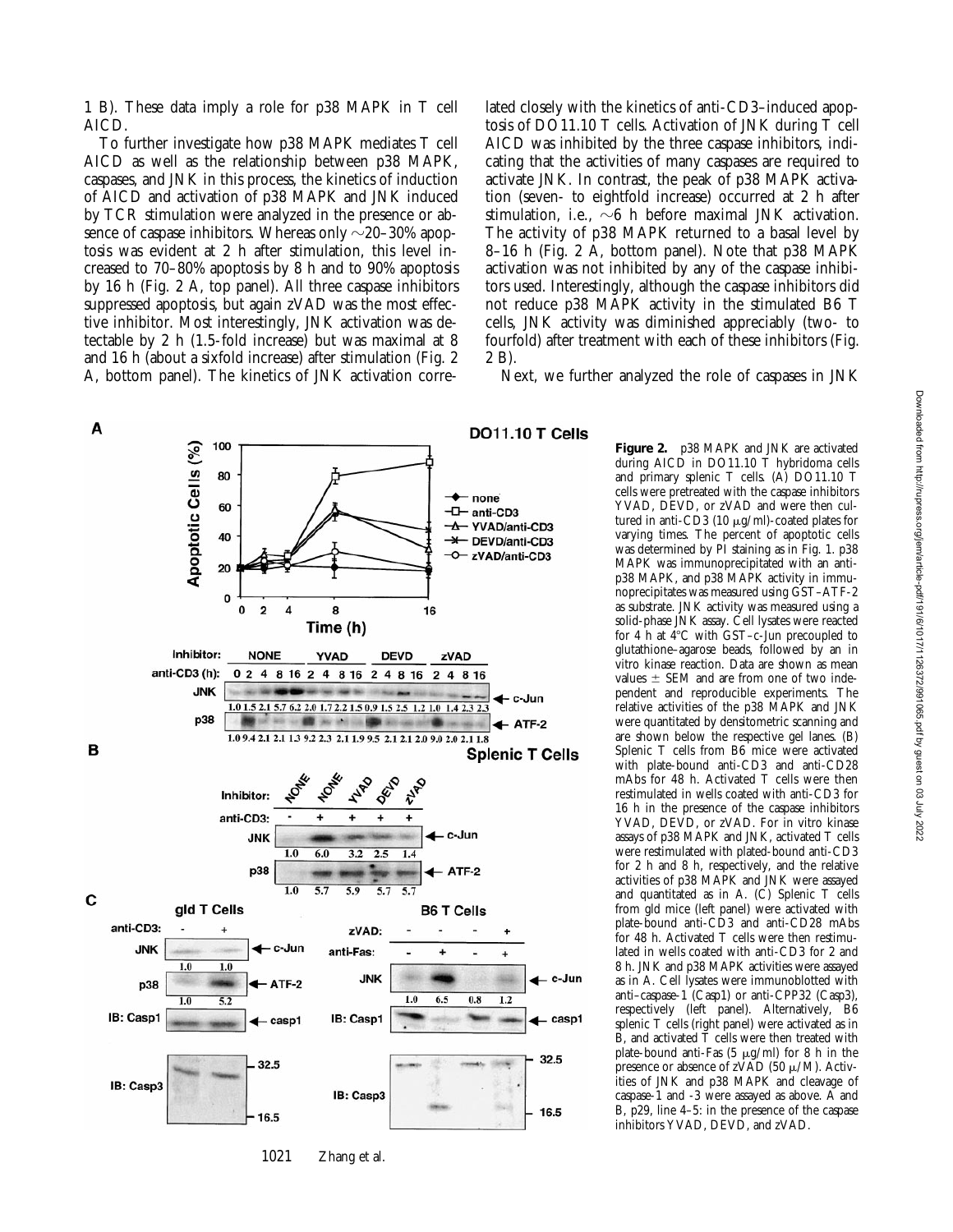activation during AICD using two approaches. First, we reasoned that if JNK activity is dependent on the activation of caspases initiated by Fas–FasL interaction, JNK activity may be very weak or absent in FasL-deficient gld T cells stimulated with anti-CD3. Splenic T cells from gld mice were preactivated for 48 h with plate-bound anti-CD3 and anti-CD28 and restimulated for 2 or 8 h with plate-bound anti-CD3, and their p38 MAPK and JNK activities were determined by in vitro kinase assays. Indeed, JNK activity was not induced, whereas p38 MAPK was activated significantly (fivefold) by CD3 ligation in gld T cells (Fig. 2 C, left panel). Thus, JNK activation induced by Fas–FasL interaction is impaired in gld T cells, whereas TCR-mediated p38 MAPK activation remains intact. Second, we examined whether the cross-linking of Fas activates caspase-1, caspase-3, and JNK in preactivated B6 splenic T cells. Activation of procaspase-1 and procaspase-3 was determined by their ability to be cleaved into their respective mature caspases after anti-Fas stimulation. Crosslinking Fas with plate-bound anti-Fas antibody resulted in the activation of caspase-1, caspase-3, and JNK (six- to sevenfold) in B6 T cells (Fig. 2 C, right panel). Pretreatment of B6 T cells with zVAD completely inhibited JNK activation. In contrast, neither procaspase-1 nor procaspase-3 was cleaved in anti-CD3–restimulated gld T cells (Fig. 2 C, left panel). Consistent with this observation, no AICD was seen in anti-CD3–restimulated gld T cells (data not shown). These data clearly demonstrate that p38 MAPK is active upstream of caspases and JNK and that JNK activity lies downstream of caspases in primary T cells.

*p38 MAPK Regulates the Activation of Caspases and JNK.* The data presented above raise the possibility that p38 MAPK is an upstream regulator of caspases and JNK. To test this possibility, DO11.10 T cells were pretreated with SB203580 for 1 h and then stimulated with platebound anti-CD3 mAb for 8 h. Caspase-1 and caspase-3 activities were assayed using specific fluorescent substrates. SB203580 pretreatment greatly reduced caspase-1 and caspase-3 activities, as evidenced by decreased emission peaks of their fluorescent substrates. (Fig. 3 A). Moreover, procaspase-1 was cleaved after CD3 ligation, and YVAD, zVAD, and SB203580 but not DEVD inhibited this cleavage (Fig. 3 B, top panel). Similarly, CD3 ligation of DO11.10 T cells induced the cleavage of procaspase-3, as revealed by the detection of a 17-kD band (Fig. 3 B, bottom panel). This cleavage of procaspase-3 was undetectable when the T cells were stimulated in the presence of either the caspase inhibitors or the p38MAPK inhibitor SB203580. The inhibition of procaspase-3 cleavage by YVAD but lack of inhibition of procaspase-1 cleavage by DEVD suggests that caspase-1 or a caspase-1–like member(s) lies upstream of caspase-3. Taken together, these data further indicate that p38 MAPK is an upstream regulator of caspases.

If p38 MAPK indeed regulates the activity of caspases as well as JNK, we would expect that the inhibition of p38 MAPK activity by SB203580 should also abrogate JNK

activation during T cell AICD. To address this issue, in vitro kinase activities of JNK and ERK1 were assayed in lysates of DO11.10 T cells previously treated with SB203580 for 1 h and then stimulated with plate-bound anti-CD3 for 8 h at  $37^{\circ}$ C. SB203580 pretreatment inhibited JNK activity in a dose-dependent manner (Fig. 4 A, left panel). This inhibition was specific, as SB203580 did not block ERK1 activation, and SKF106978, an inactive inhibitor of p38 MAPK, did not interfere with JNK activation during AICD. Moreover, pretreatment of DO11.10 T cells with either SB203580 or SKF106978 did not affect JNK activation induced by either CD3 ligation for 15 min (Fig. 4 A, right panel) or in response to stress stimuli such as UV and sorbitol (Fig. 4 B). In additional control experiments, SB203580 inhibited p38 MAPK but not ERK1 activity in anti-CD3–stimulated DO11.10 T cells (Fig. 4 A, right panel).

To further exclude the possibility that JNK is inhibited nonspecifically by SB203580, DO11.10 T cells were stably transfected with the DN p38 MAPK (p38 [M]) mutant, and the activities of p38 MAPK and JNK were assayed during AICD. JNK activity was markedly suppressed by



Figure 3. p38 MAPK regulates caspase activities. (A) DO11.10 T cells were pretreated for 1 h with 40  $\mu$ M SB203580 or SKF106978 and then stimulated for 8 h with plate-bound anti-CD3. The activities of caspase-1 and caspase-3 were assayed using Ac-YVAD–AMC and Ac-DEVD–AFC as substrates. (B) DO11.10 T cells were pretreated with YVAD, DEVD, zVAD, and SB203580 for 1 h and then stimulated with plate-bound anti-CD3 for 8 h. The cells were lysed, and the cleavage of procaspase-1 and procaspase-3 were detected by immunoblotting with anti–caspase-1 (Casp1) and anti-CPP32 (Casp3) antibodies. Data shown are from one of three independent and reproducible experiments.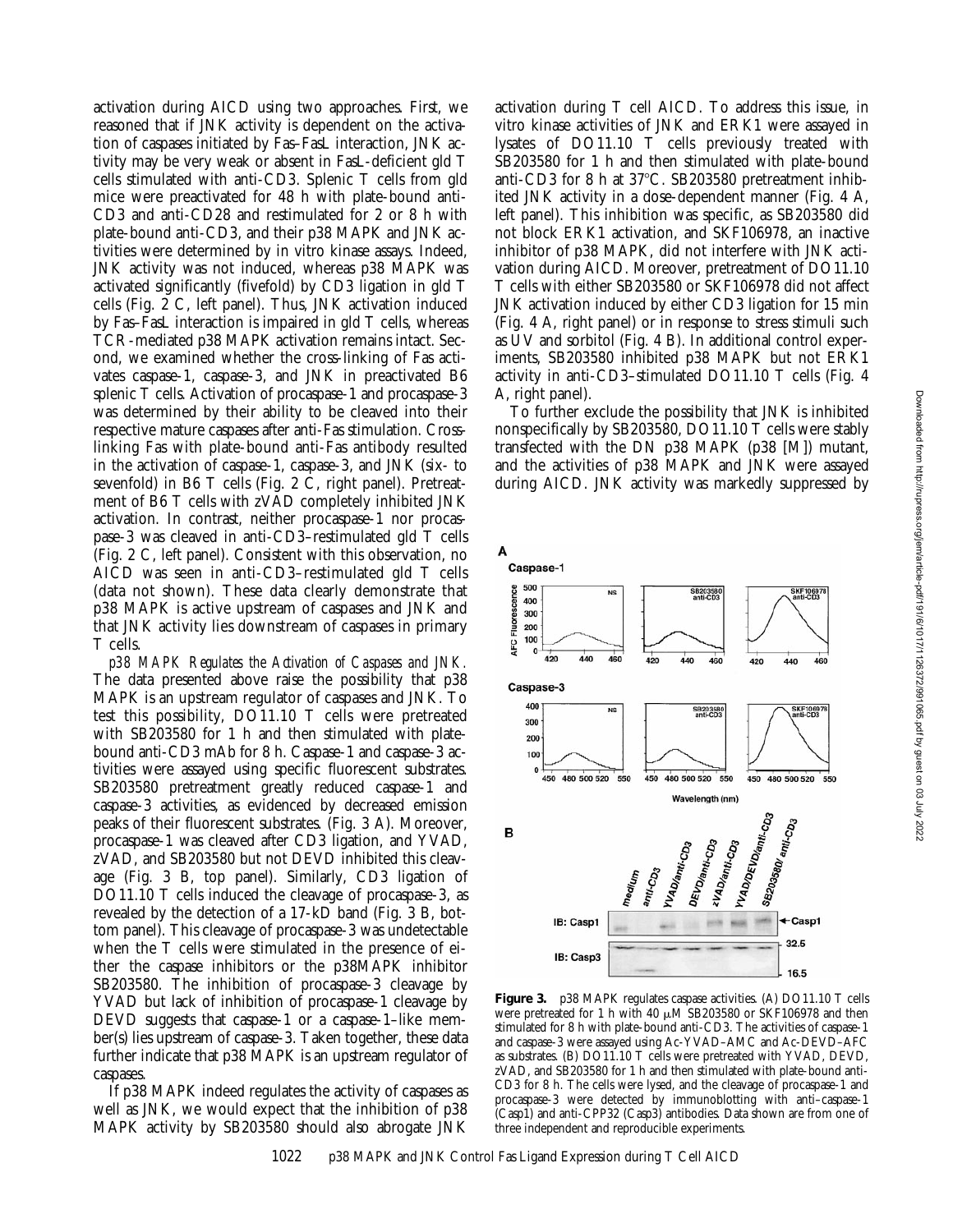p38 (M) but not the control pcDNA3 vector (Fig. 4 C). Note that this suppression of JNK activity was not due to different amounts of p38 MAPK proteins loaded, as about a fourfold increase in the amounts of p38 MAPK was seen in p38 (M)-transfected cells compared with that in pcDNA3-transfected cells (Fig. 4 C, center panel). On the other hand, JNK was activated normally in response to stress stimuli (Fig. 4 D, left panel) or after a short stimulation (15–30 min) with anti-CD3 (Fig. 4 D, right panel). As the peak of p38 MAPK activation during T cell AICD occurs at 2 h after CD3 ligation, one would predict that the addition of SB203580 at  $\geq$ 2 h after T cell stimulation should not affect the amount of T cell apoptosis observed. To test this possibility, SB203580 was added to DO11.10 T cells that were previously stimulated with anti-CD3 for 4 h. As expected, addition of SB203580 after TCR stimulation did not inhibit AICD, in contrast to what was observed when SB203580 was added to T cells before TCR stimulation. In control cultures, addition of SKF106978

either before or after TCR stimulation had no effect on AICD (Fig. 4 E). These data suggest that p38 MAPK may be responsible for initiating the activation of caspases and JNK and that p38 MAPK may be an important regulator of TCR-induced AICD in T cells.

*p38 MAPK Regulates FasL Expression.* AICD is mediated by Fas–FasL interaction, and JNK has been proposed to regulate FasL expression in response to stress stimulation (42, 43). Since we observed that p38 MAPK may regulate the activation of caspases and JNK, it was of interest to examine the effect of p38 MAPK on FasL expression during AICD in T cells. We found that the expression of FasL was upregulated in a time-dependent manner during TCR-stimulated AICD in DO11.10 T cells (Fig. 5 A). Notably, the kinetics of stimulated FasL expression closely paralleled that of AICD shown in Fig. 2 A. Moreover, a Fas-Fc chimeric protein that can block Fas–FasL interaction (42) significantly inhibited AICD in DO11.10 T cells (data not shown). These results confirm that TCR-induced



**Figure 4.** p38 MAPK is required for JNK activation during AICD. (A) Left panel, DO11.10 T cells were pretreated with SB203580 (0-100  $\mu$ M) and then stimulated with plate-bound anti-CD3 for 8 h. JNK activity was assayed as in Fig. 2 A, and ERK1 activity was measured using MBP as substrate. Alternatively, JNK activity was assayed in DO11.10 T cells pretreated with SKF106978 (0-100  $\mu$ M) and then stimulated with plate-bound anti-CD3 for 8 h. The relative activities of JNK and ERK1 were quantitated as in Fig. 2 A. Right panel, the activities of p38 MAPK, JNK, and ERK1 were assayed in DO11.10 T cells pretreated with SB203580 (0-100  $\mu$ M) and then stimulated with anti-CD3 for 15 min. (B) DO11.10 T cells were pretreated with  $40 \mu M$  of SB203580 or SKF106798 for 15 min and then treated with 0.4 mM sorbitol for 30 min. The cells were either left untreated (UT) or exposed to UV irradiation at 40 J/m2 and were then maintained for a further 30 min at 37°C. JNK activity in cell lysates was assayed and quantitated as in Fig. 2 A. (C) DO11.10 T cells were stably transfected with a control plasmid pcDNA3 or with pcDNA3 encoding p38 (M). DO11.10 transfectants were stimulated with plate-bound anti-CD3 for either 2 or 8 h for the p38 MAPK and JNK assays, respectively, which were performed and quantitated as in Fig. 2 A. The amounts of p38 MAPK proteins loaded were determined by anti-p38 MAPK immunoblotting. (D) p38 (M) DO11.10 transfectants were treated with UV irradiation or sorbitol as in B (left panel) or were stimulated with anti-CD3 for 0–120 min (right panel) and lysed. JNK activity was assayed and quantitated as in Fig. 2 A. (E) SB203580 or SKF106978, each at a concentration of 40  $\mu$ M, was either added at 1 h before anti-CD3 stimulation or 4 h after anti-CD3 stimulation of DO11.10

T cells. The percent of apoptotic cells was scored by FACS® analysis of PI-stained cells. Data are shown as mean values ± SEM and are from one of three independent and reproducible experiments.

1023 Zhang et al.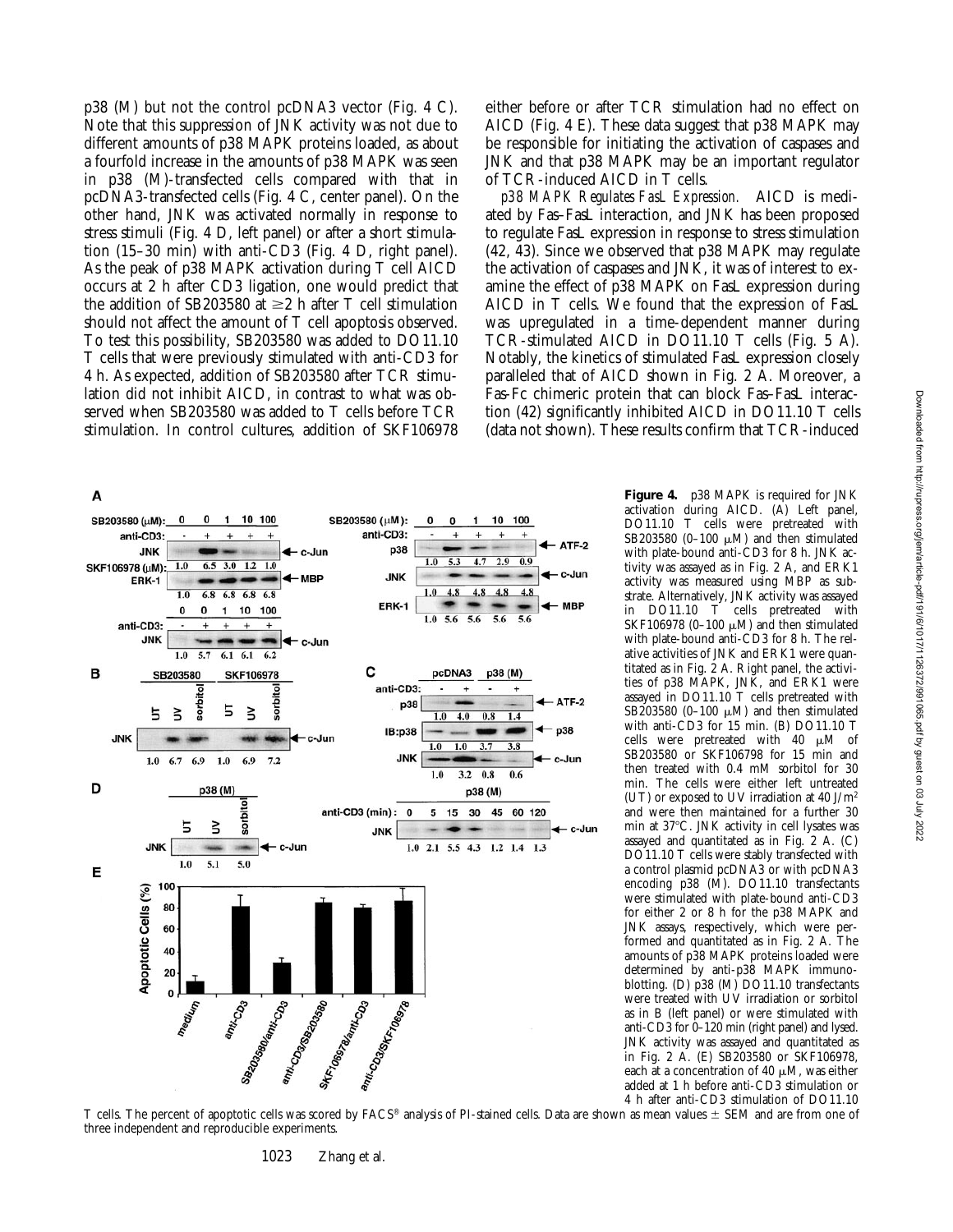

**Figure 5.** p38 MAPK regulates FasL expression. (A) Left panel, DO11.10 T cells were pretreated with SB203580 or caspase inhibitors YVAD, DEVD, and  $zVAD$  for 1 h at 37 $°C$  and then incubated with plate-bound anti-CD3 for varying times. At each time point, cells were harvested, stained with PE–anti-FasL mAb, and analyzed by flow cytometry. Data are shown as mean values  $\pm$  SEM and are from one of three independent and reproducible experiments. Right panel, B6 splenic T cells were preactivated with plate-bound anti-CD3 and anti-CD28 for 48 h. Activated T cells were pretreated with either SB203580 or SKF106978 or caspase inhibitors YVAD, DEVD, and zVAD and then cultured in wells coated with anti-CD3. After 16 h, the cells were assayed for surface FasL expression as in A. Data are shown as mean values  $\pm$  SEM and are from one of three independent and reproducible experiments. (B) DO11.10 T cells stably transfected with p38 (M) or control plasmid pcDNA3 were either left unstimulated or were stimulated with plate-bound anti-CD3 for 16 h. Cells were harvested, and RNA was prepared from all samples, reverse transcribed, amplified using primers specific for FasL and GAPDH, and electrophoresed in 1.5% agarose gels. Alternatively, cells were stained with PE–anti-FasL mAb or PI and analyzed by flow cytometry (center and right panels, respectively). The FasL expression data (fluorescence intensity) are shown as overlays (solid line, negative control; dashed line, unstimulated cells; and dotted line, stimulated cells) and are from one of three independent experiments. Alternatively, DO11.10 T cells stably transfected with p38 (M) or control plasmid pcDNA3 were either left unstimulated or stimulated with different concentrations of plate-bound anti-CD3  $(0.001-10 \mu g/ml)$ , and FasL expression and apoptosis were analyzed by flow cytometry. The data shown are from one of

three independent and reproducible experiments. (C) p38 (M)- or pcDNA3-transfected DO11.10 T cells were cultured in wells coated with anti-CD3 in the presence of different concentrations of rIL-2 (10–80 U/ml) for 16 h. Percent FasL expression and apoptotic cells was quantitated as in B. Data shown are from one of three independent and reproducible experiments.

T cell AICD is directly dependent on Fas–FasL interaction. Pretreatment of DO11.10 T cells with either caspase inhibitors or SB203580 reduced FasL expression about three- to fivefold and 10-fold, respectively (Fig. 5 A, left panel). Similar results were obtained with primary B6 splenic T cells (Fig. 5 A, right panel). Therefore, inhibition of p38 MAPK activity may suppress TCR-induced AICD by the inhibition of FasL expression and consequent disruption of Fas–FasL interaction.

This possibility was addressed by analyzing FasL expression and AICD induced by CD3 ligation in p38 (M) stably transfected DO11.10 T cells. In support of a role for p38 MAPK in the control of FasL expression and AICD in T cells, we found that the capacity of these p38 (M) DO11.10 transfectants to express FasL both at the level of mRNA

level and at the cell surface was significantly impaired (Fig. 5 B, top). To substantiate these observations, we analyzed FasL expression and the amount of apoptosis in the pcDNA3 and p38 (M) transfectants in response to different doses of anti- $\overline{CD}3$  (0.001-10  $\mu$ g/ml). Maximum FasL expression and apoptosis occurred at  $1-10 \mu g/ml$  of anti-CD3 stimulation in pcDNA3-transfected cells, and this response was completely abrogated in p38 (M)-transfected cells (Fig. 5 B, bottom).

It has been shown that IL-2 can upregulate FasL expression during AICD (53). To investigate whether p38 (M) blocks FasL expression by downregulating IL-2 production, rIL-2 was added to p38 (M)-transfected DO11.10 T cells before CD3 ligation in an attempt to restore FasL expression. Addition of rIL-2 over a wide concentration range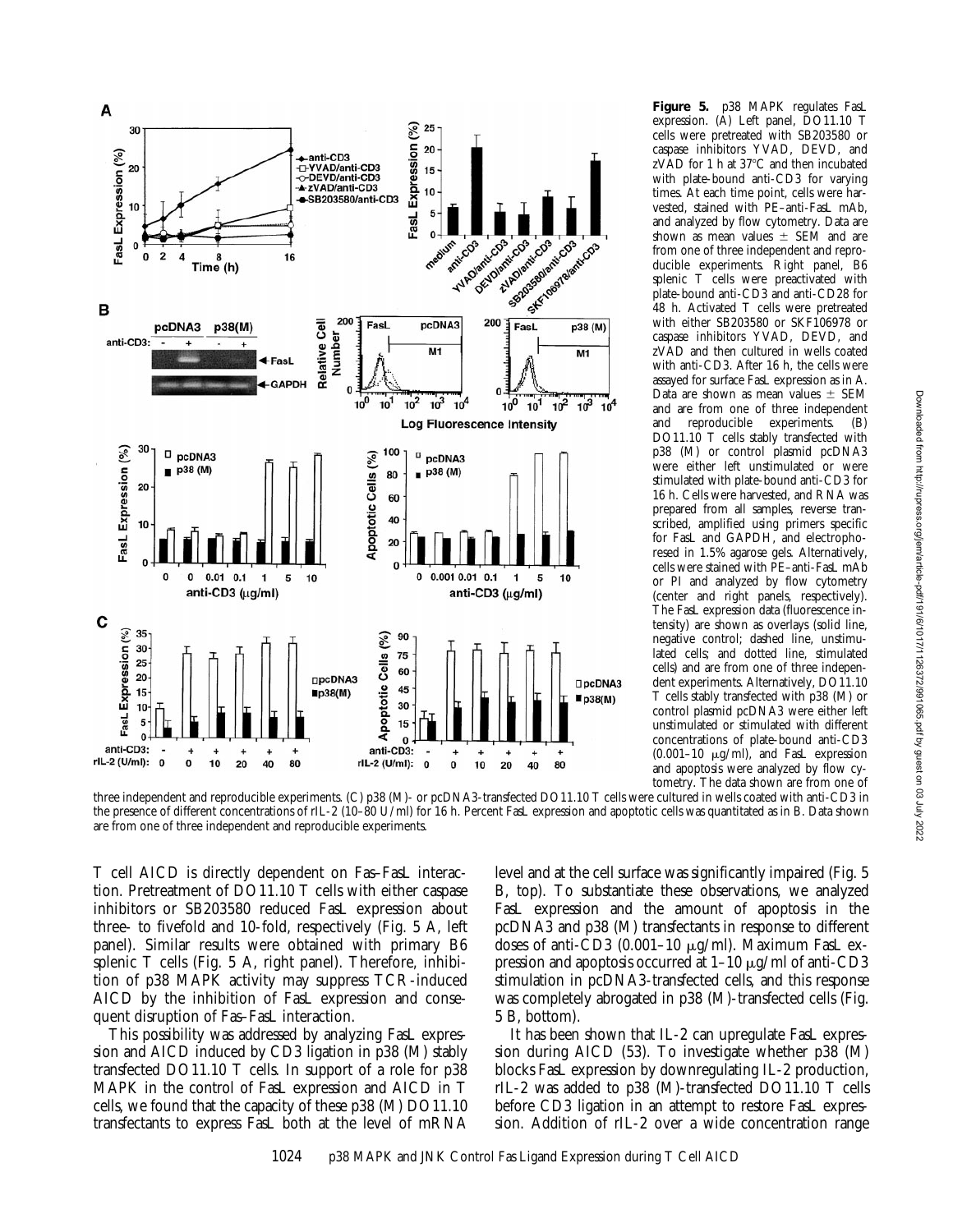had only a marginal effect on the stimulation of FasL expression and AICD in either the p38 (M) or pcDNA3 control vector transfectants (Fig. 5 C). The failure of rIL-2 to further increase FasL expression and AICD in the latter control transfectants is likely due to the high amount of IL-2 secreted by these cells (our unpublished observations). Thus, the p38 (M)-mediated suppression of FasL expression and AICD can not be ascribed simply to a lack of available IL-2, but rather may result from a direct effect of p38 MAPK on the regulation of FasL gene transcription. Evidence in support of this idea was obtained by demonstrating that FasL promoter transcriptional activity was significantly reduced after transfection of a FasL promoter–luciferase reporter gene construct into p38 (M) DO11.10 T cell stable transfectants (Fig. 6). In contrast, FasL promoter activity was enhanced upon TCR stimulation in DO11.10 cells transfected with the control pcDNA3 vector.

*JNK Activity Is Required for FasL Expression.* Earlier in this report, we showed that inhibition of caspase activation by YVAD, DEVD, or zVAD not only blocks T cell AICD (Fig. 1) but also downregulates FasL expression in T cells (Fig. 5 A). Since JNK functions downstream of caspases, we next determined whether a block in JNK activity also suppresses FasL expression and AICD. FasL expression and AICD were assayed in DO11.10 T cells stably transfected with DN–JNK-2 or WT–JNK-2. The activity of JNK but not p38 MAPK was selectively inhibited in the DN–JNK-2 DO11.10 transfectants (Fig. 7 A). Both TCR-induced FasL expression and AICD were inhibited virtually completely in DN–JNK-2 but not control WT–JNK-2 DO11.10 transfectants (Fig. 7 B). Thus, JNK also regulates FasL expression during AICD in T cells.



**Figure 6.** p38 MAPK regulates FasL promoter activity. p38 (M) or pcDNA3 DO11.10 stable transfectants were transiently transfected with a FasL-511 luciferase construct, maintained in medium for 36 h at  $37^{\circ}$ C, and were then either left unstimulated or were stimulated with plate-bound anti-CD3 for 16 h. Luciferase activity in whole cell lysates was assayed and is shown as mean value  $\pm$  SEM. Transfection efficiency was monitored by cotransfection of a pUC19 plasmid encoding  $\beta$ -galactosidase. Similar results were obtained in three independent and reproducible experiments.

#### **Discussion**

We analyzed the mechanism of regulation of FasL expression and its role in the FasL–Fas-dependent signaling cascade by which TCR stimulation potentiates AICD in T cells. Our results demonstrate that p38 MAPK plays a pivotal role in T cell AICD by initiating FasL expression, which then leads to the FasL–Fas-dependent activation of caspases and JNK. JNK functions downstream of caspases and together with p38 MAPK upregulates FasL expression and elicits caspase-mediated AICD in T cells.

JNK activity has been shown to mediate AICD in primary T cells (44, 45), but the mechanism involved is unknown. In addition, stress-induced FasL expression in T cells is mediated by a MEKK1-regulated response element in the FasL promoter (42), and AP-1 transcriptional activa-



**Figure 7.** JNK regulates FasL expression and AICD. (A) DO11.10 T cells transfected with WT–JNK-2 or DN– JNK-2 were cultured for 8 h in the absence or presence of plate-bound anti-CD3. Cell lysates were reacted with 10 mg of either GST–c-Jun (left panel) precoupled to glutathione–agarose beads for 4 h at  $4^{\circ}$ C or immunoprecipitated with anti-p38 MAPK (right panel) and were then assayed for JNK or p38 MAPK activity, respectively. (B) DO11.10 T cells stably transfected with WT–JNK-2 or DN–JNK-2 were either left unstimulated or were stimulated with different concentrations of plate-bound anti-CD3 (0.001–10  $\mu$ g/ml) for 16 h. The cells were harvested, stained with PE–anti-FasL or PI, and analyzed for percent surface Fas expression and apoptotic cells by flow cytometry (solid line, negative control; dashed line, unstimulated cells; and dotted line, stimulated cells). Data are shown as mean values  $\pm$  SEM and are from one of three independent and reproducible experiments.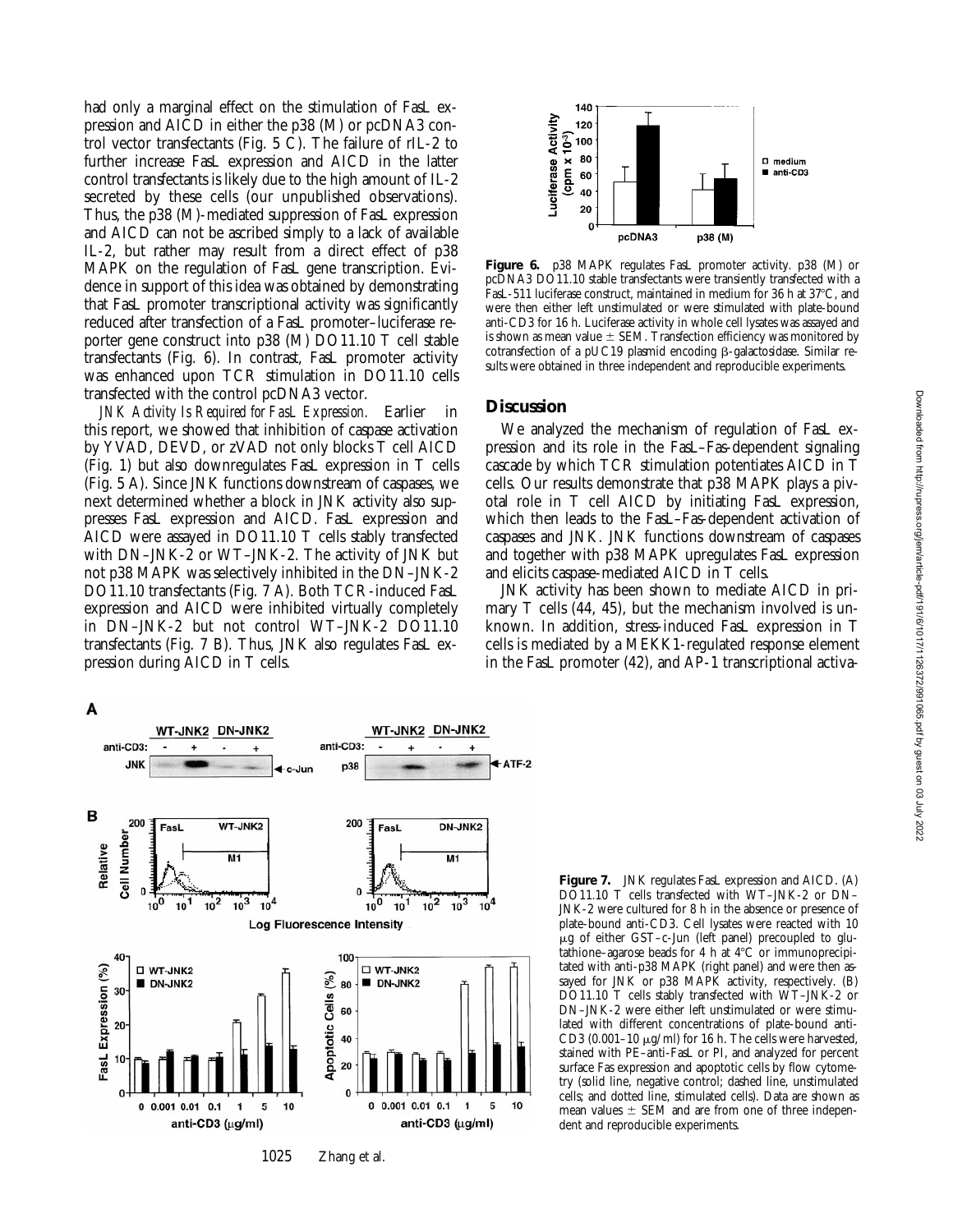tion site binding proteins, including c-Jun and ATF-2, regulate transcription of this promoter (43). We investigated the regulation of FasL expression by p38 MAPK in T cells and found that both the transcription and surface expression of FasL in DO11.10 T cells are significantly inhibited by the DN p38 MAPK (p38 [M]) mutant. Since IL-2 can enhance FasL expression during AICD (53), we considered the possibility that inhibition of FasL expression by p38 (M) results from a low level of IL-2 in DO11.10 T cells. However, the addition of rIL-2 at varying concentrations to p38 (M) DO11.10 transfectants failed to restore FasL expression, suggesting that blockade of FasL expression by p38 (M) was not due to a lack of sufficient IL-2. Rather, our FasL reporter gene assays demonstrated that p38 MAPK directly regulates FasL promoter activity. Recently, the cyclosporin A–sensitive and  $Ca^{2+}$ -dependent transcription factors NFAT (nuclear factor and activator of transcription) and Egr3 were reported to regulate FasL transcription by binding positive regulatory elements upstream of the FasL coding sequence (51, 54, 55). Since we (27) and others (56) have shown that optimal p38 MAPK activation in T cells requires costimulation by  $Ca^{2+}$ , p38 MAPK may phosphorylate ATF-2 and  $Ca^{2+}$ -dependent transcription factors or otherwise induce the expression of c-Jun (27). ATF-2 and c-Jun bind to the FasL promoter and activate FasL gene transcription. Thus, p38 MAPK elicits caspase activation via the regulation of FasL expression. This notion is supported by our observation that the activities of both caspase-1 and caspase-3 during AICD were significantly inhibited by SB203580.

Both caspases and stress-related MAPKs are involved in apoptosis in various cell types, but the relationship between them has not been fully elucidated. JNK- as well as p38 MAPK–dependent pathways may be activated during

Fas-induced cell death in Jurkat T cells (40, 46, 47). Whereas activation of p38 MAPK is dependent upon caspase-1–like members, p38 MAPK activity is not required for Fas-mediated apoptosis (46, 47). However, the upstream activator of p38 MAPK, MKK3 or MKK6b, is involved in Fas-induced cell death (46, 47), indicating that p38 MAPK may mediate some cellular responses that precede Fas-mediated apoptosis (40, 47). It is noteworthy that Jurkat T cells and primary T cells differ in terms of their requirements for activation of MAPKs (27). Moreover, JNK has been implicated in an important role in the regulation of AICD in primary T cells (44, 45), but it is not required for anti-Fas–induced Jurkat T cell death (35). These findings indicate that the signaling mechanism(s) of TCRinduced AICD in primary T cells may be different from that of anti-Fas–induced cell death in Jurkat T cells. Both primary naive T cells and DO11.10 T cells express low levels of Fas and FasL, and the expression of Fas and FasL is upregulated upon TCR ligation in primary T cells and DO11.10 T cells. Therefore, the mechanism of TCRinduced AICD in DO11.10 T cells may be similar to that in primary T cells.

We examined the relationship between the activation of p38 MAPK, caspase, and JNK during AICD. Analyses of T cells from FasL-deficient gld mice, anti-Fas–induced Fas cross-linking in B6 splenic T cells, and DO11.10 T cells demonstrated that p38 MAPK is active upstream of caspases and JNK and that JNK activity lies downstream of caspases. Furthermore, JNK activity was shown to require caspase activity, as pretreatment of T cells with YVAD, DEVD, and zVAD before TCR stimulation blocked the activation of JNK but not p38 MAPK. Interestingly, a block in caspase activation resulted in the downregulation of FasL expression. Caspases are upstream regulators of JNK (35, 40, 41),



bind to the FasL promoter and activate FasL gene transcription. Transcribed FasL protein translocates from the cytoplasm to the plasma membrane, interacts with Fas which then recruits FADD to bind to its death domain. This FasL–Fas interaction initiates a caspase cascade that subsequently activates JNK. Activated JNK promotes AICD by regulating FasL expression. Thus, p38 MAPK and JNK may preferentially regulate FasL expression at early and later times after activation, respectively, perhaps by the phosphorylation and activation of distinct transcription factors for the FasL promoter. Consistent with this model, we observed that inhibition  $(\otimes)$  of p38 MAPK, JNK, and caspase activity blocks T cell AICD.

**Figure 8.** Model of regulation of FasL expression during TCR-induced T cell AICD. In this model, TCR ligation leads to the activation of PTKs, which results in the activation of p38 MAPK. p38 MAPK then phosphorylates several nuclear transcription factors (e.g., ATF-2), which may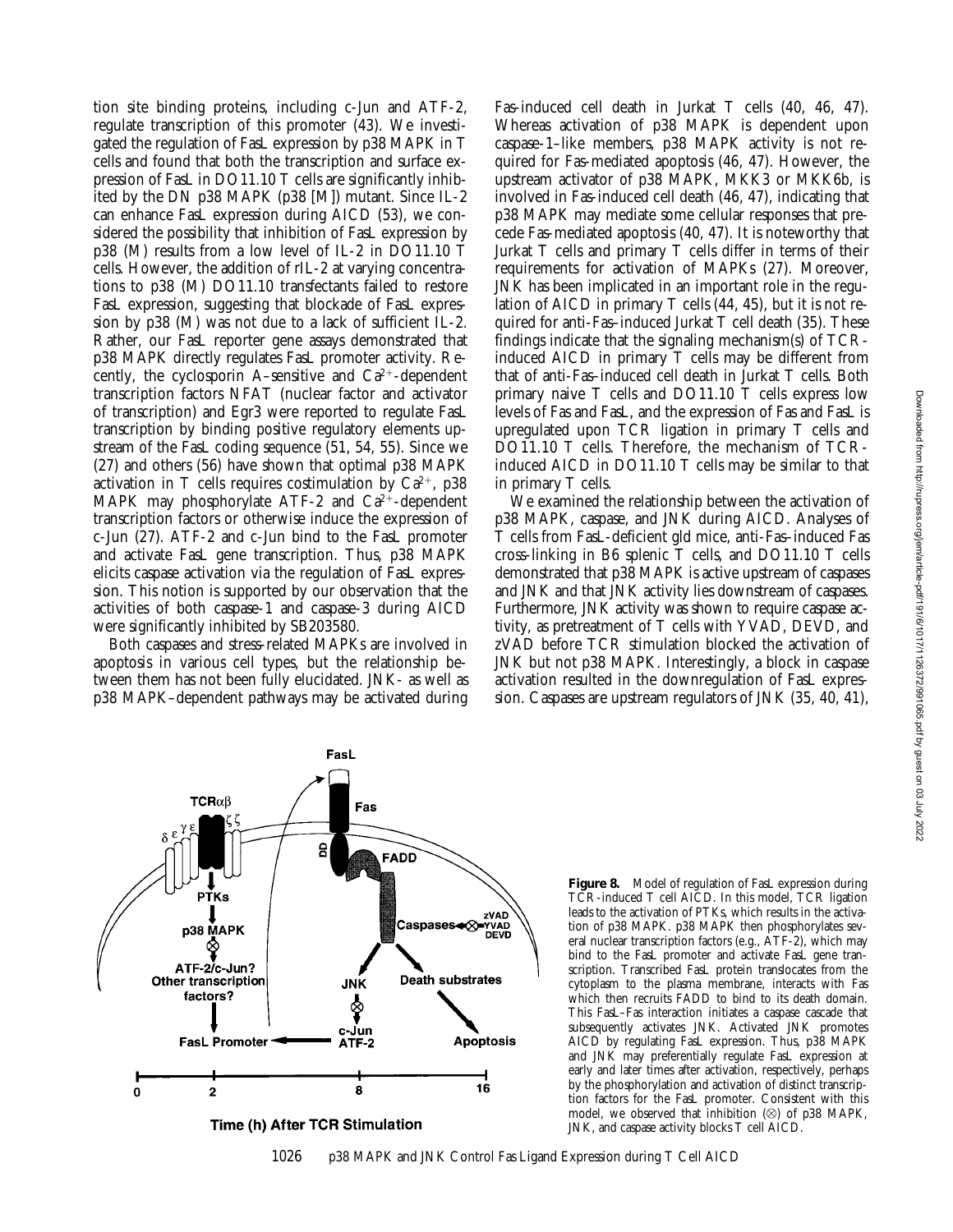and JNK may participate in stress-induced cell death by the regulation of FasL expression (42, 43). Moreover, p21 activated kinase (PAK) is required for Fas-induced JNK activation in Jurkat T cells  $(41)$ . Since JNK acts downstream of PAK, the latter finding suggests that JNK functions downstream of caspase activity. Thus, it is possible that caspases regulate FasL expression via JNK during AICD. Indeed, we found that DN–JNK significantly inhibits both FasL expression and AICD. Consistent with this model, T cells from JNK-1– and JNK-2–deficient mice exhibit decreased AICD, suggesting a role for JNK in the regulation of T cell apoptosis in primary T cells (44, 45).

Our observations are consistent with a novel model in which p38 MAPK and JNK both regulate FasL expression during TCR-induced T cell AICD (Fig. 8). In this model, p38 MAPK acts early during the first 2 h after TCR stimulation in the apoptotic cascade to activate FasL expression. Subsequently, 2–8 h after TCR stimulation, FasL–Fas interaction and the Fas-mediated activation of caspases stimulate JNK to further upregulate FasL expression, possibly via the phosphorylation of c-Jun and/or ATF-2, which each bind to the FasL promoter. Thus, p38 MAPK and downstream JNK appear to converge to regulate FasL expression at different times after TCR stimulation to elicit maximal AICD observed at  $\geq$ 16 h.

The model proposed supports our previous finding that p38 MAPK activity is essential for the TCR-stimulated induction of c-Jun expression during the activation of primary T cells, perhaps due to its ability to phosphorylate various transcription factors (e.g., ATF-2) that control c-Jun gene activation (27). This may explain why both c-Jun and ATF-2 are involved in the regulation of FasL promoter activity. An increase in FasL promoter activity potentiated by p38 MAPK via ATF-2, c-Jun, or other transcription factors would enable FasL to be synthesized initially at a low level and then translocate to the plasma membrane, where it can bind to Fas. Membrane-associated FasL–Fas interactions will recruit FADD, activate caspases, and lead to enhanced JNK activity and the phosphorylation of c-Jun and ATF-2. This may allow c-Jun and ATF-2 to function synergistically in a positive feedback loop to further upregulate FasL promoter activity and enable the synthesis of sufficient FasL to trigger the caspase cascade that results in T cell apoptosis. Consistent with this model, it is interesting that p38 MAPK was recently shown to regulate FasL expression during AICD of murine T cell hybridomas (57). Analyses of the role of ATF-2 and c-Jun, as well other transcription factors, in transcriptional complexes that bind to the FasL promoter region are required to formally prove this model.

In summary, we demonstrate that the biological relevance of our studies is the novel observation that the integration of p38 MAPK– and caspase-dependent JNK activities results in optimal FasL expression and consequent T cell AICD. p38 MAPK and JNK may each preferentially phosphorylate and activate different transcription factors, e.g., ATF-2 and c-Jun, respectively, which may interact in a transcription complex to regulate FasL expression. These findings are particularly interesting in view of our previous report that p38 MAPK mediates signal integration of TCR/CD28 costimulation in primary murine T cells, and that this integration includes the activation of JNK for optimum T cell responsiveness (27). Thus, it will prove important to further elucidate how p38 MAPK and JNK activities govern whether T cells follow a pathway of (a) deletion via AICD leading to immune tolerance or (b) activation leading to immune responsiveness.

We thank Drs. J.P. Allison, J.D. Ashwell, B. Singh, J. Bluestone, D.R. Green, J. Han, E. Nishida, R.-P. Sékaly, and P. Young for their kind gifts of various reagents that made this work possible, Dr. Jeffrey Dixon for caspase assays, Ms. A. Leaist for her valuable assistance in the preparation of this manuscript, and all members of our laboratory for their advice and encouragement.

This work was supported by the Vern Bruder grant from the Canadian Diabetes Association, a grant from the Juvenile Diabetes Foundation International, and a Diabetes Interdisciplinary Research Program grant from the Medical Research Council of Canada and Juvenile Diabetes Foundation International. Jian Zhang and Konstantin Salojin were recipients of a postdoctoral fellowship from the Juvenile Diabetes Foundation International.

*Submitted: 25 June 1999 Revised: 17 December 1999 Accepted: 22 December 1999 Released online: 20 March 2000*

## **References**

- 1. Nagata, S. 1997. Apoptosis by death factor. *Cell.* 88:355–365.
- 2. Green, D.R., and D.W. Scott. 1994. Activation-induced apoptosis in lymphocytes. *Curr. Opin. Immunol.* 6:476–487.
- 3. Russell, J.H. 1995. Activation-induced death of mature T cells in the regulation of immune responses. *Curr. Opin. Immunol.* 7:382–388.
- 4. Brunner, T., R.J. Mogil, D. LaFrace, N.J. Yoo, A. Mahboubl, F. Echeverri, S.J. Martin, W.R. Force, D.H. Lynch, C.F. Ware, et al. 1995. Cell-autonomous Fas (CD95)/Fasligand interaction mediates activation-induced apoptosis in T-cell hybridomas. *Nature.* 373:441–444.
- 5. Dhein, J., H. Walczak, C. Baumler, K.-M. Debatin, and P.H. Krammer. 1995. Autocrine T-cell suicide mediated by APO-1/(Fas/CD95). *Nature.* 373:438–441.
- 6. Ju, S.-T., D.J. Panka, H. Cui, R. Ettinger, M. El-Katib, D.H. Sherr, B.Z. Stanger, and A. Marshak-Rothstein. 1995. Fas (CD95)/FasL interactions required for programmed cell death after T-cell activation. *Nature.* 373:444–448.
- 7. Delovitch, T.L., and B. Singh. 1997. The nonobese diabetic mouse as a model of autoimmune diabetes: immune dysregulation gets the NOD. *Immunity.* 7:727–738.
- 8. Salojin, K.V., J. Zhang, J. Madrenas, and T.L. Delovitch, (1998). T-cell anergy and altered T-cell receptor signaling: effects on autoimmune disease. *Immunol. Today.* 19:468–473.
- 9. Nagata, S., and T. Suda. 1995. Fas and Fas ligand: *lpr* and *gld* mutations. *Immunol. Today.* 16:39–43.
- 10. Fisher, G.H., F.J. Rosenberg, S.E. Strauss, J.K. Dale, L.A. Middleton, A.Y. Lin, W. Strober, M.J. Lenardo, and J.M. Puck. 1995. Dominant interfering Fas gene mutations impair apoptosis in a human autoimmune syndrome. *Cell.* 81: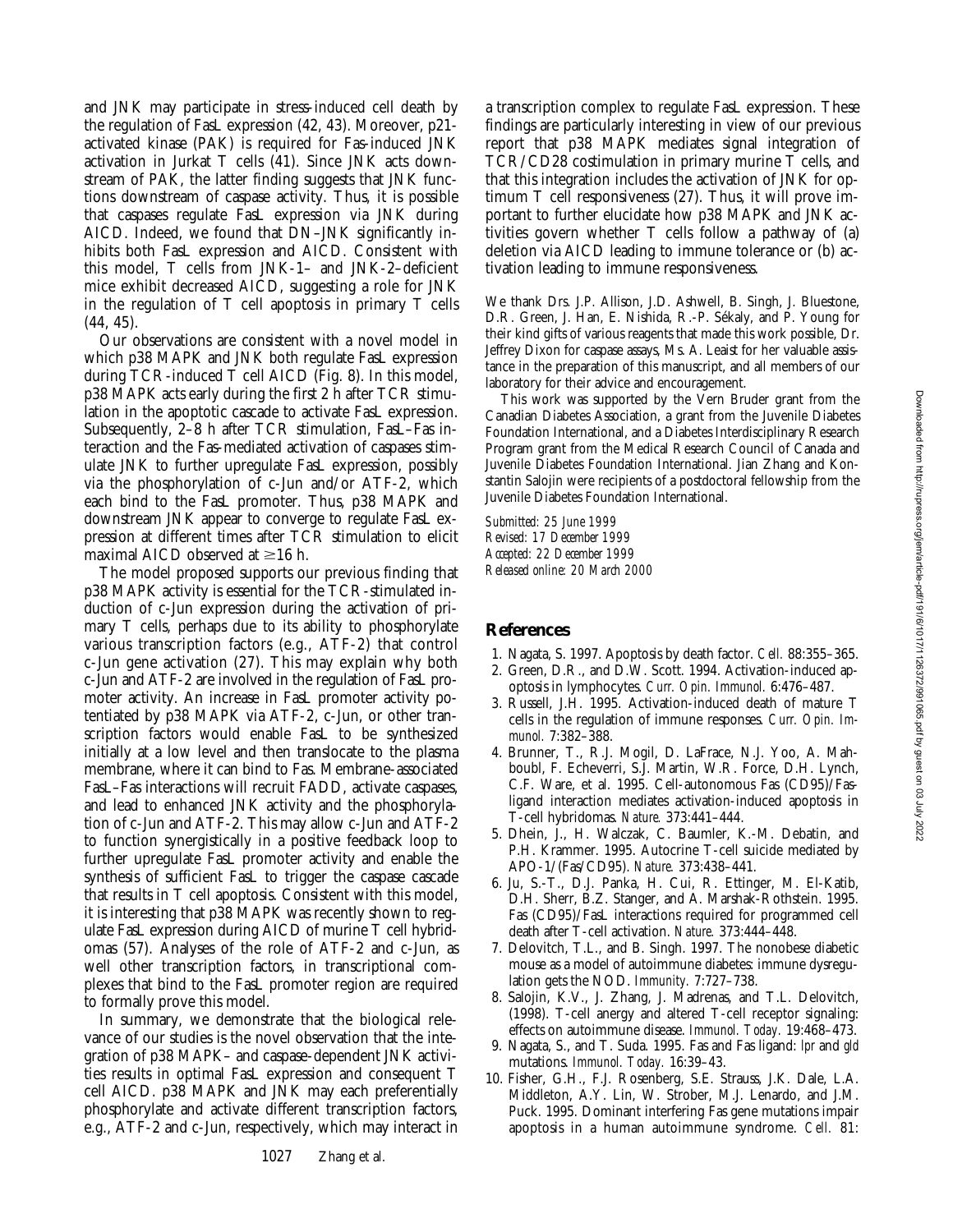935–946.

- 11. Rieux-Laucat, F., F. LeDeist, C. Hivroz, I.A. Roberts, K.M. Debatin, A. Fisher, and J.P. de Villartay. 1995. Mutations in Fas associated with human lymphoproliferative syndrome and autoimmunity. *Science.* 268:1347–1349.
- 12. Henkart, P.A. 1996. ICE family proteases: mediators of all apoptotic cell death? *Immunity.* 4:195–201.
- 13. Miller, D.K. 1997. The role of the caspase family of cysteine proteases in apoptosis. *Semin. Immunol.* 9:35–49.
- 14. Salvesen, G.S., and V.M. Dixit. 1997. Caspases: intracellular signaling by proteolysis. *Cell.* 91:443–446.
- 15. Chow, S.C., M. Weis, G.E. Kass, T.H. Holmstrom, J.E. Ericksson, and S. Orrenius. 1995. Involvement of multiple proteases during Fas-mediated apoptosis in T lymphocytes. *FEBS Lett.* 364:134–138.
- 16. Los, M., M. Van de Craen, L.C. Penning, H. Schenk, M. Westendorp, P.A. Baeuerle, W. Droge, P.H. Krammer, W. Fiers, and K. Schulze-Osthoff. 1995. Requirement of an ICE/CED-3 protease for Fas/Apo-1-mediated apoptosis. *Nature.* 375:81–83.
- 17. Nicholson, D.W., A. Ali, N.A. Thornberry, J.P. Vaillancourt, C.K. Ding, N. Gallant, Y. Gareau, P.R. Griffin, M. Labelle, Y.A. Lazebnik, et al. 1995. Identification and inhibition of the ICE/CED-3 protease necessary for mammalian apoptosis. *Nature.* 376:37–43.
- 18. Tewari, N., L.T. Quan, K. O'Rourke, S. Desnoyers, Z. Zeng, D.R. Beidler, G.G. Poirier, G.S. Salvesen, and V.M. Dixit. 1995. Yama/CPP32<sub>B</sub>, a mammalian homolog of CED-3, is a CrmA-inhibitable protease that cleaves the death substrate poly(ADP-ribose) polymerase. *Cell.* 81:801–809.
- 19. Enari, M., H. Hug, and S. Nagata. 1996. Involvement of an ICE-like protease in Fas-mediated apoptosis. *Nature.* 375: 78–81.
- 20. Hasegawa, J., S. Kamada, W. Kamiike, S. Shimizu, T. Imazu, H. Matsuda, and Y. Tsujimoto. 1996. Involvement of CPP32/Yama (-like) proteases in Fas-mediated apoptosis. *Cancer Res.* 56:1713–1718.
- 21. Schlegel, J., I. Peters, S. Orrenius, D.K. Miller, N.A. Thornberry, T.-T. Yamin, and D.W. Nicholson. 1996. CPP32/ apopain is a key interleukin  $1\beta$  converting enzyme-like protease involved in Fas- mediated apoptosis. *J. Biol. Chem.* 271: 1841–1844.
- 22. Enari, M., R.V. Talanian, W.W. Wong, and S. Nagata. 1996. Sequential activation of ICE-like and CPP32-like proteases during Fas-mediated apoptosis. *Nature.* 380:723–726.
- 23. Muzio, M., A.M. Chinnaiyan, F.C. Kischkel, K. O'Rourke, A. Shevchenko, J. Ni, C. Scaffidi, J.D. Bretz, M. Zhang, R. Gentz, et al. 1996. FLICE, a novel FADD-homologous ICE/ CED-3-like protease, is regulated to the CD95 (Fas/APO-1) death-inducing signaling complex. *Cell.* 85:817–827.
- 24. Depraetere, V., and P. Golstein. 1997. Fas and other death signaling pathways. *Semin. Immunol.* 9:93–107.
- 25. Green, D.R. 1998. Apoptotic pathways: the road to ruin. *Cell.* 94:695–698.
- 26. Whitmarsh, A.J., and R.J. Davis. 1996. Transcription factor AP-1 regulation by mitogen-activated protein kinase signal transduction pathways. *J. Mol. Med.* 74:589–607.
- 27. Zhang, J., K.V. Salojin, J.-X. Gao, M.J. Cameron, I. Bergerot, and T.L. Delovitch. 1999. p38 mitogen-activated protein kinase mediates signal integration of TCR/CD28 costimulation in primary murine T cells. *J. Immunol.* 162: 3819–3829.
- 28. Xia, Z., M. Dickens, J. Raingeaud, R.J. Davis, and M.E.

Greenberg. 1995. Opposing effects of ERK and JNK-p38 MAP kinases on apoptosis. *Science.* 270:1326–1331.

- 29. Chen, Y.-R., C.F. Meyer, and T.-H. Tan. 1996. Persistent activation of c-Jun N-terminal kinase 1 (JNK1) in gamma radiation-induced apoptosis. *J. Biol. Chem.* 271:631–634.
- 30. Verheij, M., R. Bose, X.H. Lin, B. Yao, W.D. Jarvis, S. Grant, M.J. Birrer, E. Szabo, L.I. Zon, J.M. Kyriakis, et al. 1996. Requirement for ceramide-initiated SAPK/JNK signaling in stress-induced apoptosis. *Nature.* 380:75–79.
- 31. Frasch, S.C., J.A. Nick, V.A. Fadok, D.L. Bratton, G.S. Worthen, and P.M. Henson. 1998. p38 mitogen-activated protein kinase-dependent and independent intracellular signal transduction pathways leading to apoptosis in human neutrophils. *J. Biol. Chem.* 273:8389–8397.
- 32. Lei, W., R. Yu, S. Mandlekar, and A.-N.T. Kong. 1998. Induction of apoptosis and activation of interleukin  $1\beta$ -converting enzyme/Ced-3 protease (caspase-3) and c-Jun NH2 terminal kinase 1 by benzo(a)pyrene. *Cancer Res.* 58:2102– 2106.
- 33. Aoshiba, K., S. Yasui, M. Hayashi, J. Tamaoki, and A. Nagai. 1999. Role of p38-mitogen-activated protein kinase in spontaneous apoptosis of human neutrophils. *J. Biol. Chem.* 162: 1692–1700.
- 34. Khwaja, A., and J. Downward. 1997. Lack of correlation between activation of Jun-NH<sub>2</sub>-terminal kinase and induction of apoptosis after detachment of epithelial cells. *J. Cell Biol.* 17:1017–1023.
- 35. Lenczowski, J.M., L. Dominguez, A.M. Eder, L.B. King, C.M. Zacharchuk, and J.D. Ashwell. (1997). Lack of a role for Jun kinase and AP-1 in Fas-induced apoptosis. *Mol. Cell. Biol.* 17:170–181.
- 36. Ozaki, I., E. Tani, H. Ikemoto, H. Kitagawa, and H. Fujikawa. 1998. Activation of stress-activated protein kinase/ c-Jun-NH<sub>2</sub>-terminal kinase and p38 kinase in calphostin C-induced apoptosis requires caspase-3-like proteases but is indispensable for cell death. *J. Biol. Chem.* 274:5310–5317.
- 37. Nishina, N., K.D. Fischer, L. Radvanyl, A. Shahinlan, R. Hakem, E.A. Rubie, A. Bernstein, T.W. Mak, J.R. Woodgett, and J.M. Penninger. 1997. Stress-signaling kinase Sek1 protects thymocytes from apoptosis mediated by CD95 and CD3. *Nature.* 385:350–353.
- 38. Liu, Z., H. Hsu, D.V. Goeddel, and M. Karin. 1996. Dissection of TNF receptor 1 effector functions: JNK activation is not linked to apoptosis while NF-<sub>KB</sub> activation prevents cell death. *Cell.* 87:565–576.
- 39. Cahill, M.A., M.E. Peter, F.C. Kischkel, A.M. Chinnaiyan, V.M. Dixit, P.H. Krammer, and A. Nordheim. 1996. CD95 (APO-1/Fas) induces activation of SAP kinase downstream of ICE-like proteases. *Oncogene.* 13:2087–2096.
- 40. Toyoshima, F., T. Moriguchi, and E. Nishida. 1997. Fas induces cytoplasmic apoptotic responses and activation of the MKK7-JNK/SAPK and MKK6-p38 pathways independent of CPP32-like proteases. *J. Cell Biol.* 139:1005–1015.
- 41. Rudel, T., F.T. Zenke, T.H. Chuang, and G.M. Bokoch. 1998. p21-activated kinase (PAK) is required for Fas-induced JNK activation in Jurkat cells. *J. Immunol.* 160:7–11.
- 42. Faris, M., K.M. Latinis, S.J. Kempiak, G.A. Koretzky, and A. Nel. 1998. Stress-induced Fas ligation expression in T cells is mediated through a MEK kinase 1-regulated response element in the Fas ligand reporter. *Mol. Cell. Biol.* 18:5414– 5424.
- 43. Kasibhatla, S., T. Brunner, L. Genestier, F. Echeverri, A. Mahboubi, and D.R. Green. 1998. DNA damaging agents